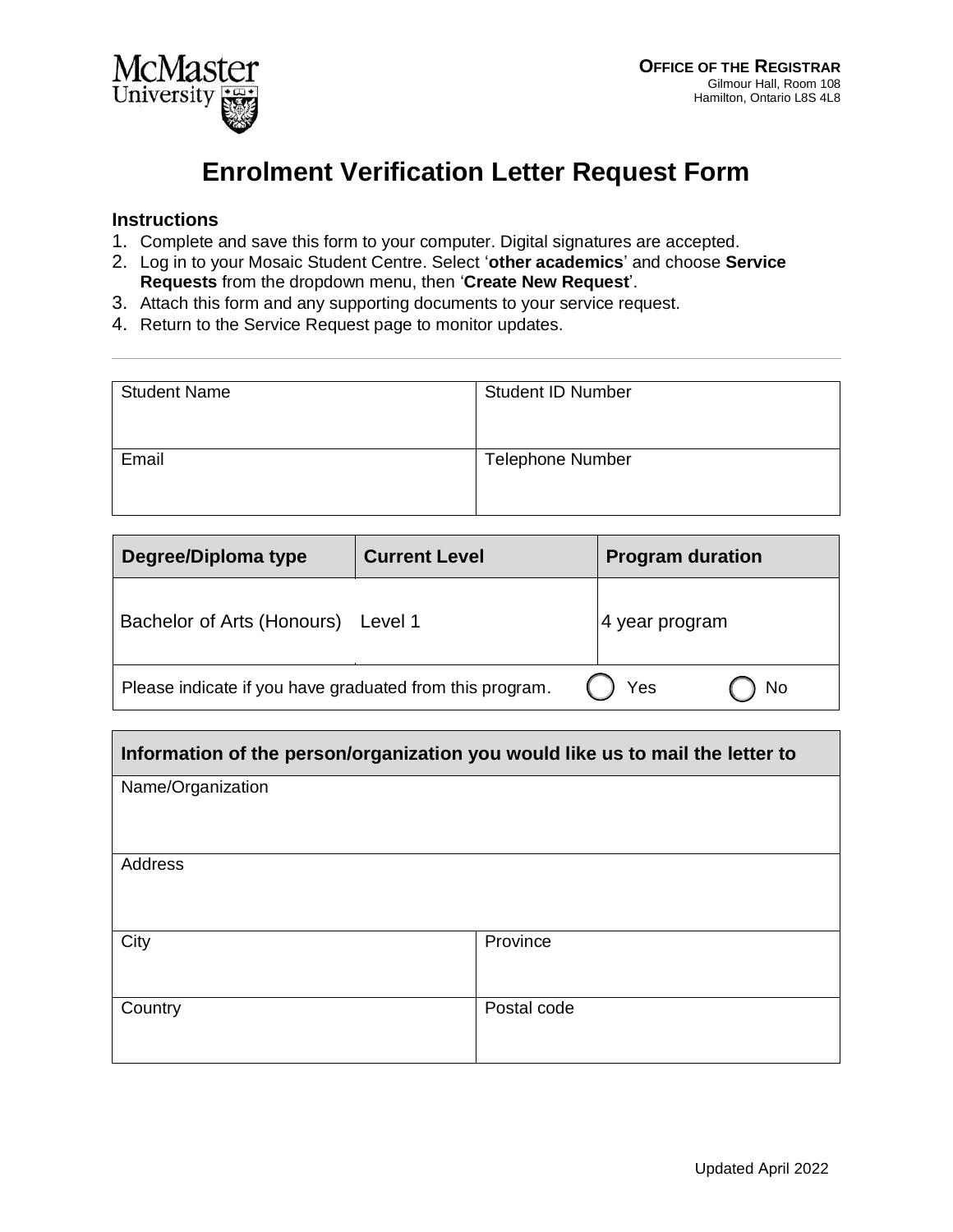

| Purpose of the letter. (** requires Faculty confirmation) |                                                                                                                                                                                                                                                                                                                              |  |  |
|-----------------------------------------------------------|------------------------------------------------------------------------------------------------------------------------------------------------------------------------------------------------------------------------------------------------------------------------------------------------------------------------------|--|--|
|                                                           | How many letter copies are you requesting? (up to three)                                                                                                                                                                                                                                                                     |  |  |
|                                                           | Option 1 - Enrolment Letter. This contains:<br>Enrolment details (enrolment terms & status)<br>Degree type<br>$\bullet$<br>Program name<br><b>Current level</b><br>$\bullet$<br>Program duration                                                                                                                             |  |  |
|                                                           | Option 2 - Study Permit / Extension of Study Permit. This contains:<br>Enrolment details (enrolment terms & status)<br>Degree type<br>٠<br>Program name<br>$\bullet$<br><b>Current level</b><br>$\bullet$<br>Program duration<br>٠<br>Pending coursework and co-op (if applicable)**<br>٠<br>Expected graduation term**<br>٠ |  |  |
|                                                           | Option 3 - Approval to Graduate / Work Permit Application. This contains:<br>Confirmation the student has completed all requirements<br>Degree type<br>٠<br>Program name<br>٠<br>Expected conferral date**                                                                                                                   |  |  |
|                                                           | <b>Option 4 - Degree Conferred.</b> This contains:<br>Confirmation the student has graduated<br>Degree type<br>$\bullet$<br>Program name<br>$\bullet$<br>Program duration<br>٠<br>Minor and concurrent certificate(s) (if applicable)<br>Conferral date                                                                      |  |  |
|                                                           | Other. If you require additional details, please select from below<br>cGPA**<br>MELD enrolment or program completion<br>Courses extra to degree**<br>Transfer credit on admission / letter of permission                                                                                                                     |  |  |
|                                                           | If you are using the letter for immigration purposes, please indicate the date your visa or<br>application expires:                                                                                                                                                                                                          |  |  |

McMaster